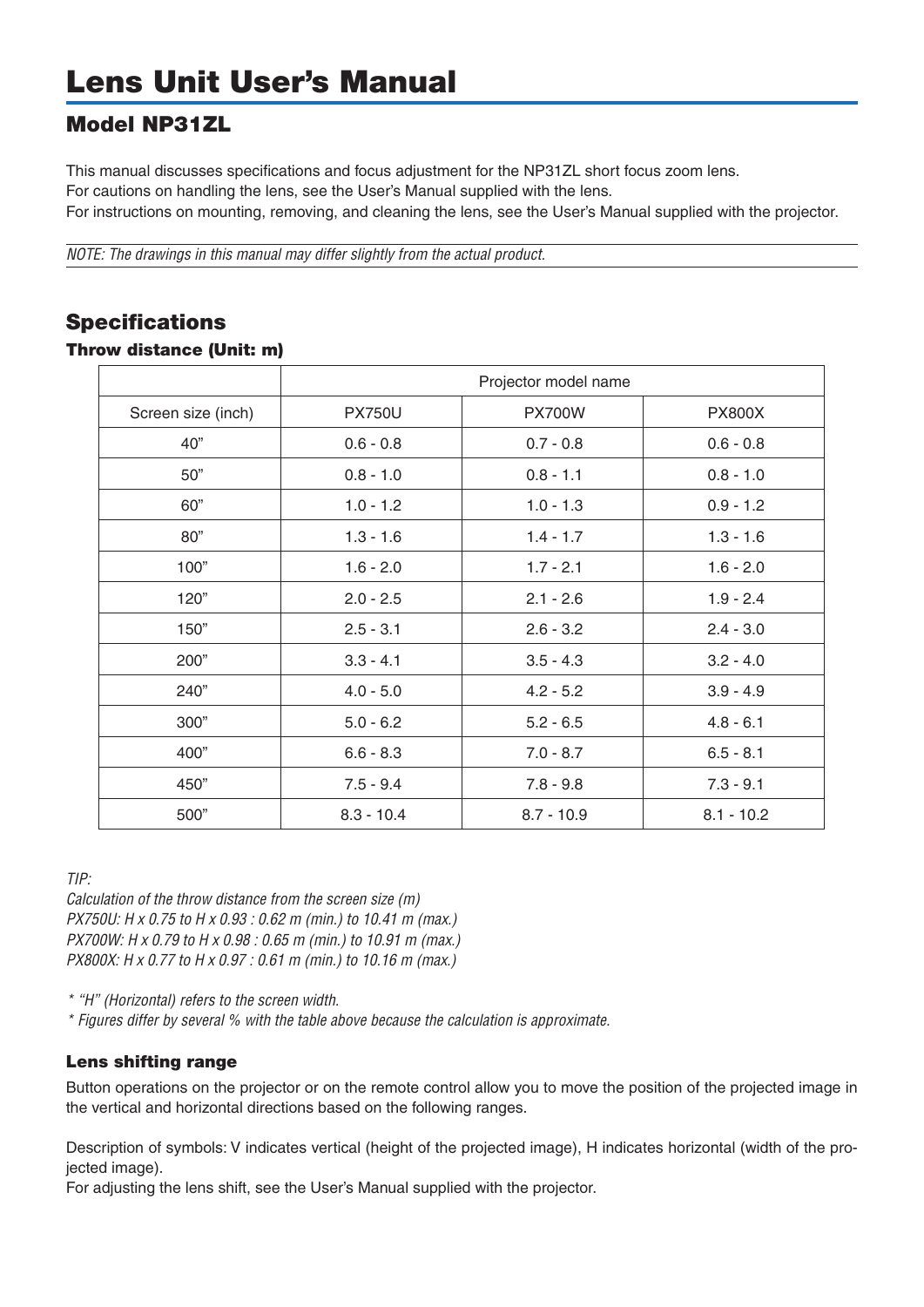## **PX750U/PX700W**

## Desk/front projection



## **PX800X**

Desk/front projection



### Ceiling/front projector

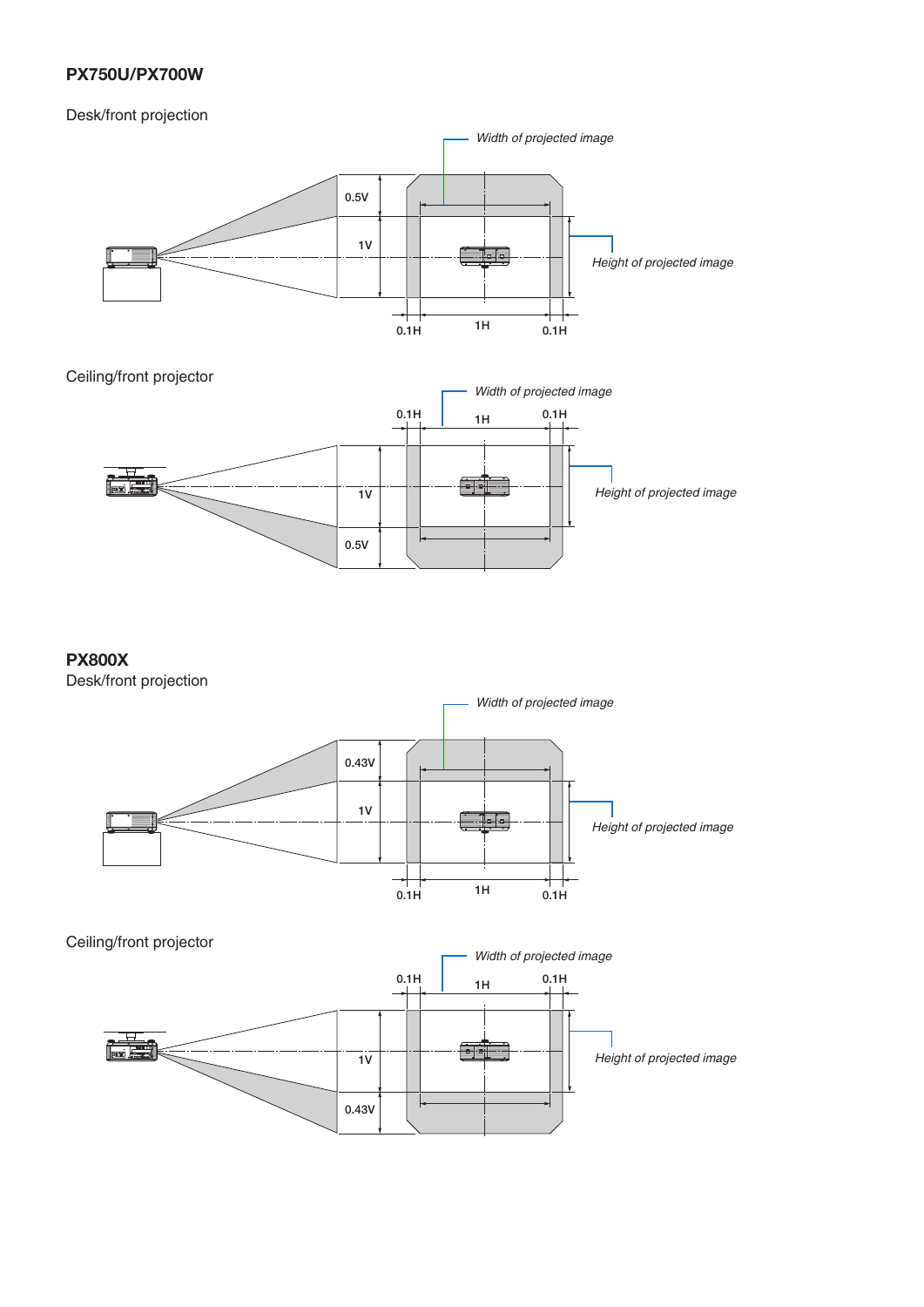# Adjusting the focus

### *1. Focus on the projected image around the optical axis. (Powered focus)*

*The drawing below shows an example when the projected image is shifted upward. In this case the optical axis is at the bottom edge of the projected image.* 

#### *Adjusting with buttons on the cabinet*

#### *Adjusting with the remote control*

*Use the FOCUS (+) or (-) button on the projector cabinet.*

*Hold the CTL button and press the VOL/FOCUS +/− button.*







\* With the lens shift in the center position the optical axis is at the center of the image. In this case, adjust the focus at the center of the projected image.

|  |  | <b>Contract</b> |                   |  |
|--|--|-----------------|-------------------|--|
|  |  |                 | --                |  |
|  |  |                 | <b>Contractor</b> |  |
|  |  |                 |                   |  |
|  |  |                 |                   |  |
|  |  |                 |                   |  |